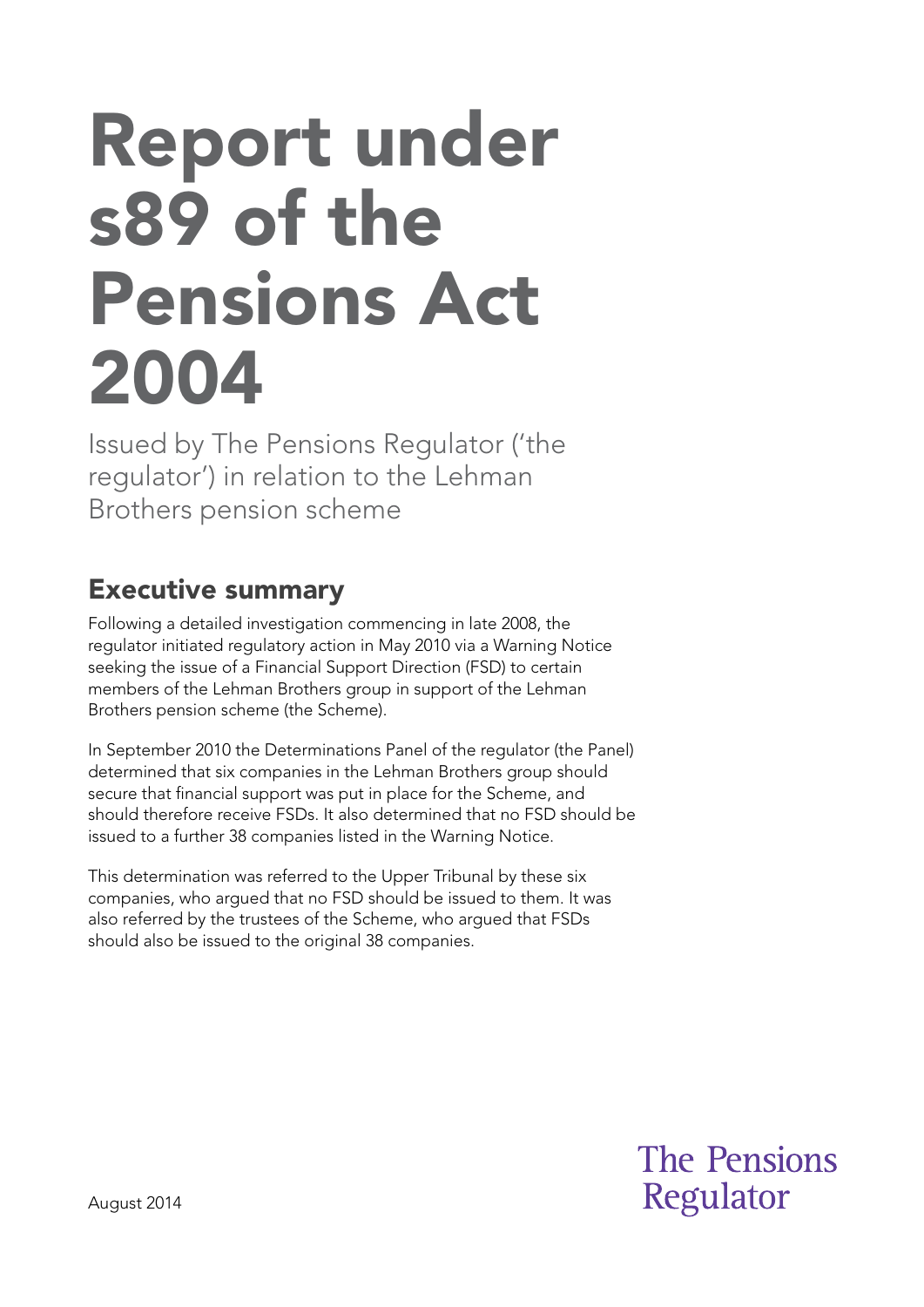The regulator and the trustees of the Scheme then successfully defended a number of legal challenges arising from the proceedings, including an appeal to the Supreme Court in July 2013 to determine whether FSDs were effective against insolvent companies.

The Scheme's deficit on the buyout basis on 30 June 2014 was estimated at £184m.

The parties to the regulatory action have now agreed the terms of a settled outcome which results in certain companies in the Lehman Brothers group paying the trustees of the Scheme an amount which is expected to buy out in full the Scheme's liabilities to its defined benefit (DB) members. The final payment under this settlement will be made just before the benefits have been bought out with a third party insurer. The Scheme will therefore not enter the Pension Protection Fund (PPF), to the benefit of PPF levy payers.

## **Background**

Lehman Brothers Holdings Inc filed for Chapter 11 protection on 15 September 2008. This was followed by the insolvency of the majority of the Lehman Brothers group including the main sponsoring employer of the Scheme, Lehman Brothers Limited (LBL), a UK company which provided virtually all the staff and infrastructure for the group's UK operations. The Scheme was in deficit. The insolvency of LBL as well as the main UK Lehman Brothers operating companies resulted in there being no ongoing support for the Scheme.

On 13 September 2010, following an oral hearing, the Panel determined that it would be reasonable to issue FSDs to six companies in the Lehman Brothers group. The Panel decided that it would not be reasonable to issue FSDs against a further 38 group companies that were also part of the regulator's case.

In October 2010, the six potential recipients of FSDs referred the matter to the Upper Tribunal primarily arguing that the Panel's decision was not reasonable. The trustees of the Scheme also made a reference to the Upper Tribunal for a determination that it would be reasonable to issue FSDs against the 38 targets excluded by the Panel.

2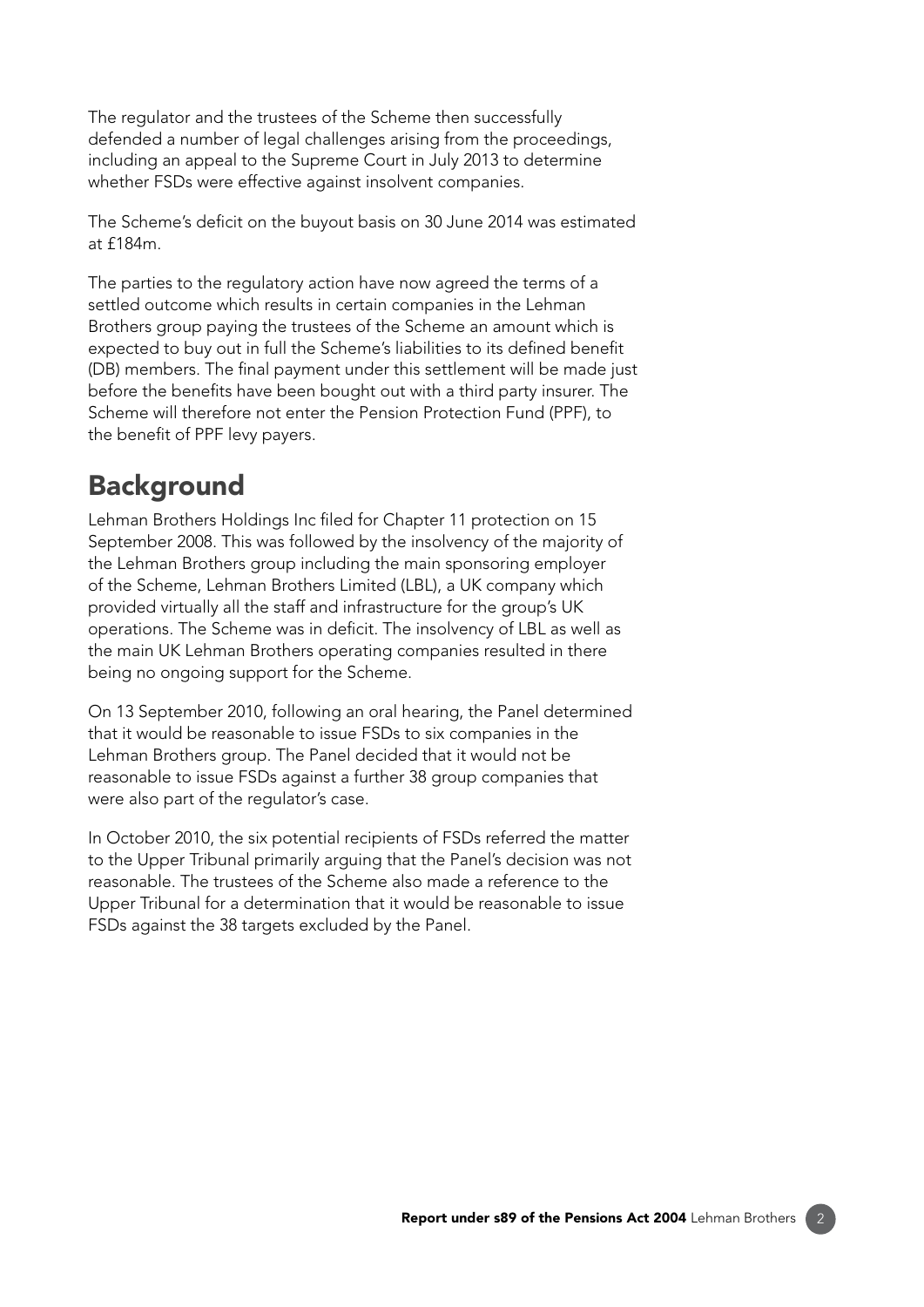# Legal proceedings

Following the References to the Upper Tribunal, the following legal challenges were made by the target companies, which resulted in the Upper Tribunal proceedings being stayed:

#### The status of an FSD against companies in administration

These proceedings were concluded by the Supreme Court judgement of 24 July 2013, which determined that an FSD is effective against insolvent targets and that liabilities under it rank as a provable debt. (For further information please see the regulator's statement 'Nortel Lehman' Supreme Court Judgement, dated 23 July 2013.)

#### Whether the trustees are Directly Affected Parties for the purposes of the Upper Tribunal proceedings/whether the time limit for issuing FSDs against the 38 targets had expired

These proceedings were heard before the Upper Tribunal in March 2012 and then the Court of Appeal in May 2013. The judgement of the latter was handed down on 21 June 2013. The targets' applications were rejected on both grounds in both courts.

#### Whether recovery was limited to the section 75 debt

These proceedings (commonly known as the 'Storm Funding' litigation after the name of one of the applicant companies) were heard in the High Court in October 2013 and concerned the maximum liability of the targets under any FSDs that were issued. The trustees and the regulator argued that the amount imposed against the targets could in aggregate (where it was reasonable) exceed the certified section 75 debt owed to the Scheme. The High Court agreed with this argument in its judgement of 18 December 2013. This judgement was appealed to the Court of Appeal.

## Upper Tribunal process

The stay of the Upper Tribunal proceedings was lifted on 24 July 2013 following the Supreme Court decision. The regulator filed its Statement of Case in January 2014, and an amended version in April 2014.

The trustees served a Response to the regulator's Statement of Case in February 2014, and the targets, represented by three separate law firms, served their Responses in June 2014.

## Settlement discussions

Following the signing of a Pensions Settlement Deed containing terms of settlement on 14 August 2014, the parties filed an agreed Consent Order in the Upper Tribunal withdrawing and/or staying proceedings indefinitely. The consent order was approved by the Upper Tribunal on 18 August 2014.